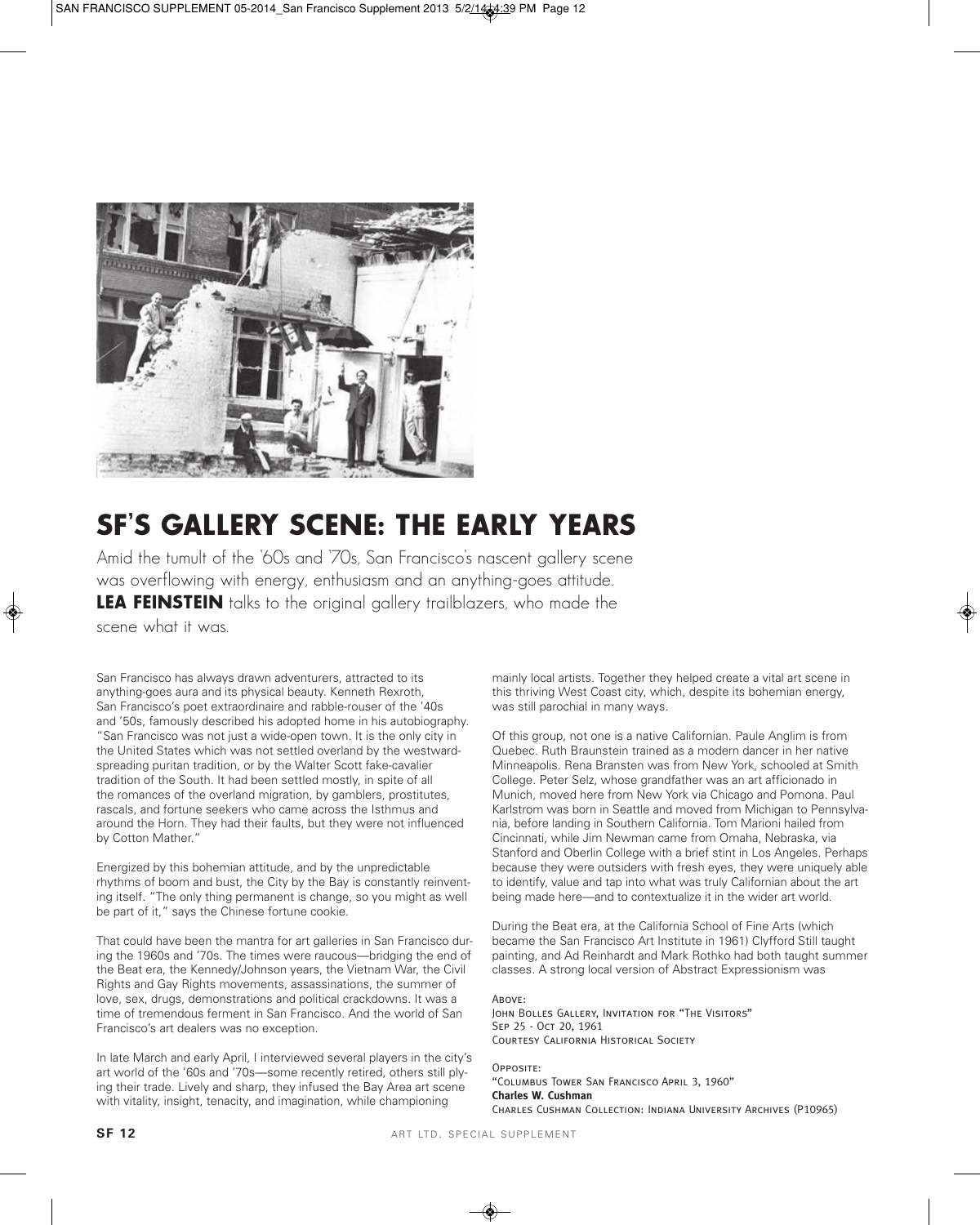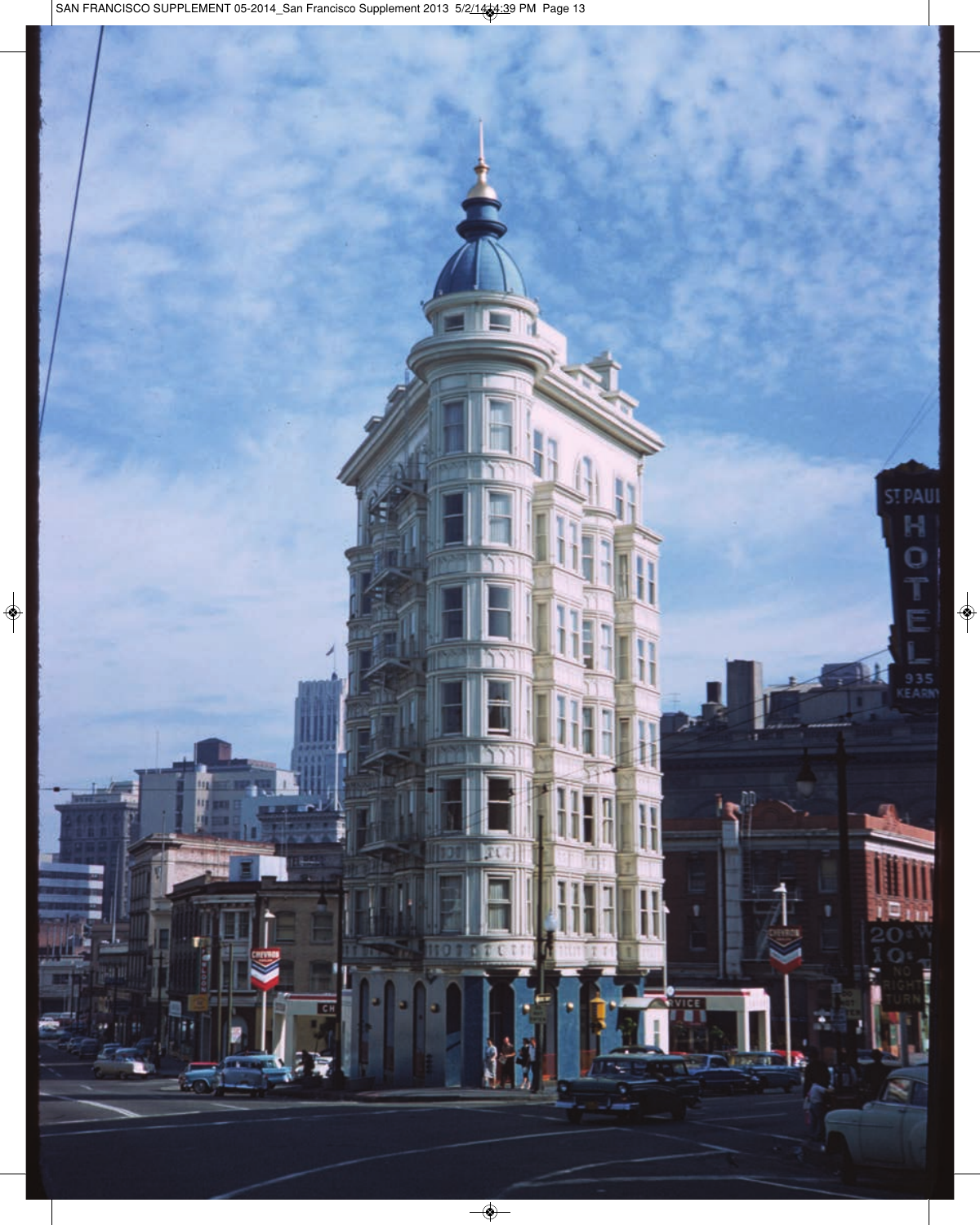

**"He was a crazy artist, an ex-junkie, who had done time in prison, I later found out through Wally Berman. He came up with the name thumbing through a Latin-English dictionary. 'Dilexi' is Latin past participle for 'I loved' (from 'diligere'—to select, to value highly, to love)."**

practiced, and the Bay Area figure painters were at work, as well as all the artists in revolt against both schools. Many avant-garde "underground" San Francisco artists lived and worked in the Fillmore and North Beach. They showed their work in a potpourri of artistrun galleries which were deeply enmeshed in the jazz and performance poetry scene: Lucien Labaudt, Batman, King Ubu, The Place, East and West, and notably The Six (whose six founders included Wally Hedrick and Deborah Remington) where Allen Ginsberg first read "Howl." Exhibitions were mounted at Glide Church and sponsored by the Intersection for Religion and the Arts.

The scene changed in 1958 when Jim Newman opened the Dilexi Gallery. Newman, a trained saxophonist and jazz lover, came to San Francisco for the music and the art, after a stay in Los Angeles. He, Walter Hopps and Craig Kauffman, together with Ben and Betty Bartosh, had launched a small short-lived gallery, Syndell

Studio, in Brentwood. After it closed, Hopps and artist Ed Kienholz started the Ferus Gallery while Newman decamped for points north.

"In 1956, I moved to SF, where there was an active art and music scene in North Beach. It was mostly a black neighborhood with lots of clubs and musicians. Brubeck played at the Blackhawk. Bob Alexander, a painter, sent by Hopps, knocked on my door in 1958. He was a crazy artist, an ex-junkie, who had done time in prison, I later found out through Wally Berman. He came up with the name thumbing through a Latin-English dictionary. 'Dilexi' is Latin past participle for 'I loved' (from 'diligere'—to select, to value highly, to love). It was on the second floor over the Jazz Workshop Club on Broadway. We stayed open late, thought people could get a drink, listen to music downstairs and then come up. It didn't quite work out that way... Alexander was into printing and did the announcements. The partnership didn't last, and he moved to LA."

Starting on Broadway, Dilexi operated in three sequential locations during the years 1958 to 1970. Distinguished by the fearlessness and quality of the work exhibited, as well as by its appearance—custom architecture, white walls, carpets, and modern furniture—it was a professional standard-setter of its time. Recalled Jay DeFeo, in 1984: "I remember my attitude toward it in those years was that, you know, I had shown without any second thoughts. First of all there was The Place in North Beach and any little galleries that would have me, I was perfectly willing to hang it up. But when Jim's gallery came along it did have class, and all of a sudden I was wondering if I was ready for my first grown-up show."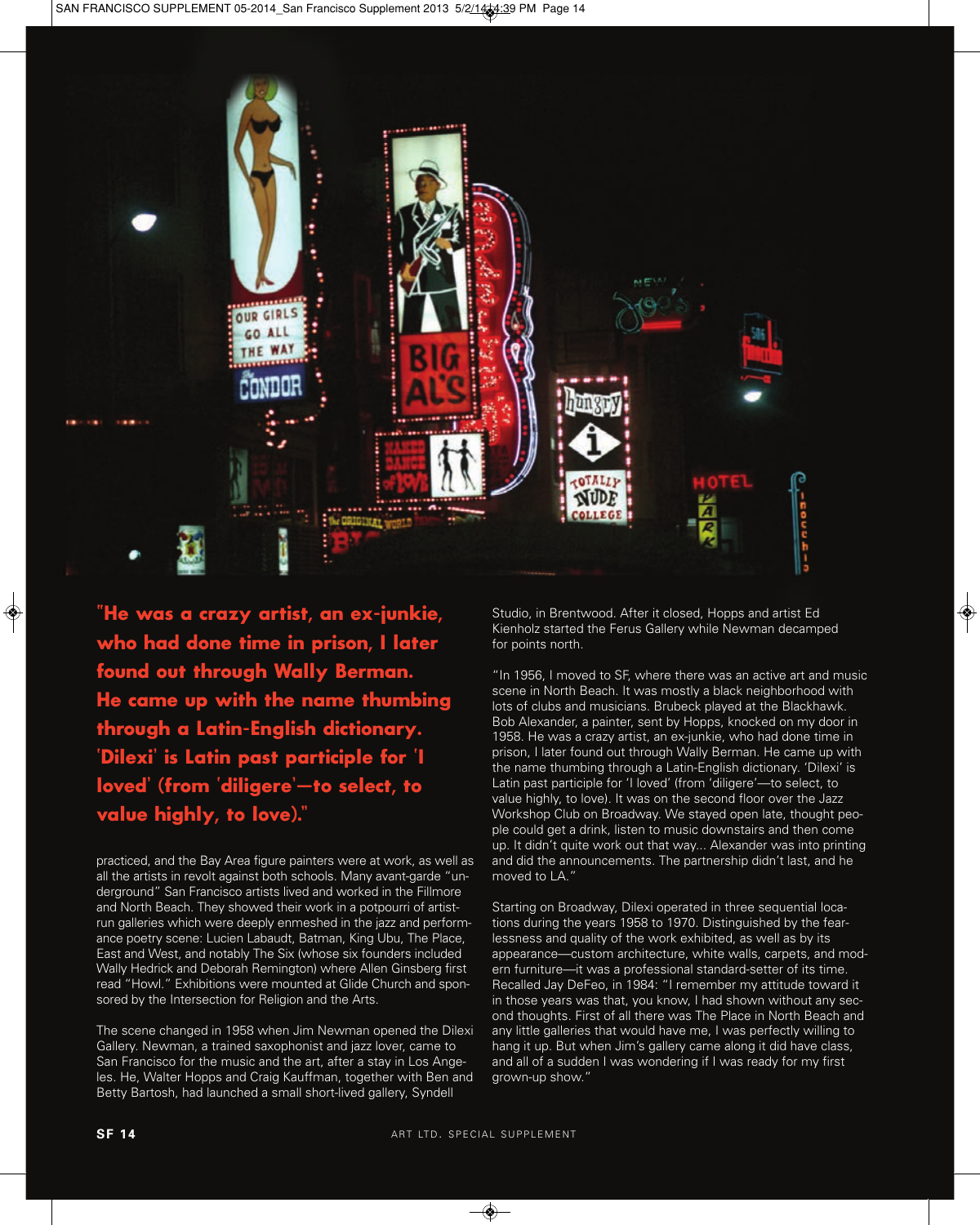From Broadway, Newman moved his gallery to 1858 Union St, then later to 631 Clay. His taste was bold and discriminating, and he ran his gallery like a business, free-wheeling enough to let the artists install their own shows and create posters and ads for each one. "Ron Nagle put an ad on a bus, which had a phone number connected to the gallery. When you called the number, the answering machine just said 'Get on down to 631 Clay.' I wasn't cautious about my choices," Newman recalls. "Even people off the street. There was an artist, Richard 'Eye.' He did some pin-on buttons that were installed all over the walls. They were very cheap, but no one bought them. Bob Anderson… the artists knew him, he did banging paper bags... Anna Halprin did an improvisational performance in the gallery on Union St. in the '60s, around the structures that Charles Ross, a gallery artist, built for her. On Broadway, there were poetry readings, later Elias Romero did light projections. Current events in the '60s didn't shape what was shown in the gallery, but they affected me very much. I was busy demonstrating and organizing."

During its run, Dilexi showed a range of artists— Bay Area, LA, and a few from New York—introducing Jeremy Anderson, John Chamberlain, Jay DeFeo, Roy De Forest, Tony DeLap, Alfred Jensen, Craig Kauffman, Leslie Kerr, Alvin Light, Phil Makanna, Fred Martin, Deborah Remington, Hassel Smith, H.C. Westermann, Franklin Williams, and others to a wider public. Newman maintained his contacts with Ferus Gallery and showed Walter De Maria, Ed Kienholz, Ed Moses and Craig Kauffman. In addition to the artists and their friends, collectors, museum people, and other dealers also attended shows, and bought. "John Humphrey from the SF Museum of Art (now SFMOMA) bought work from us, as did Ninfa Valvo, curator of contemporary art at the de Young. She had a good eye and was very nice. Paul Mills at the Oakland Museum bought from Dilexi—Diebenkorn, Brooks, Zogbaum." Word spread that there was a first rate gallery in San Francisco. Artforum, begun in the city in 1962, often mentioned Dilexi shows. New York collectors came, and Newman was invited to show his artists abroad.

> Opposite: "Broadway, SF" PHOTO: NICK DEWOLF

Right top to bottom: Quay Gallery Invitation for Evelyn Glaubman

Dilexi Gallery INVITATION FOR JOHN CHAMBERLAIN

DILEXI GALLERY INVITATION FOR WILFRED ZOGBAUM PHOTOS: COURTESY CALIFORNIA HISTORICAL SOCIETY





june  $28 - july 17$ Ouay Gallery 2 Jerome Alley San Francisco day shrough interday 11 to 6

Reception June 28, 5 - 7 pm Masic connect by John Hein-





ART LTD. SPECIAL SUPPLEMENT **SF 15**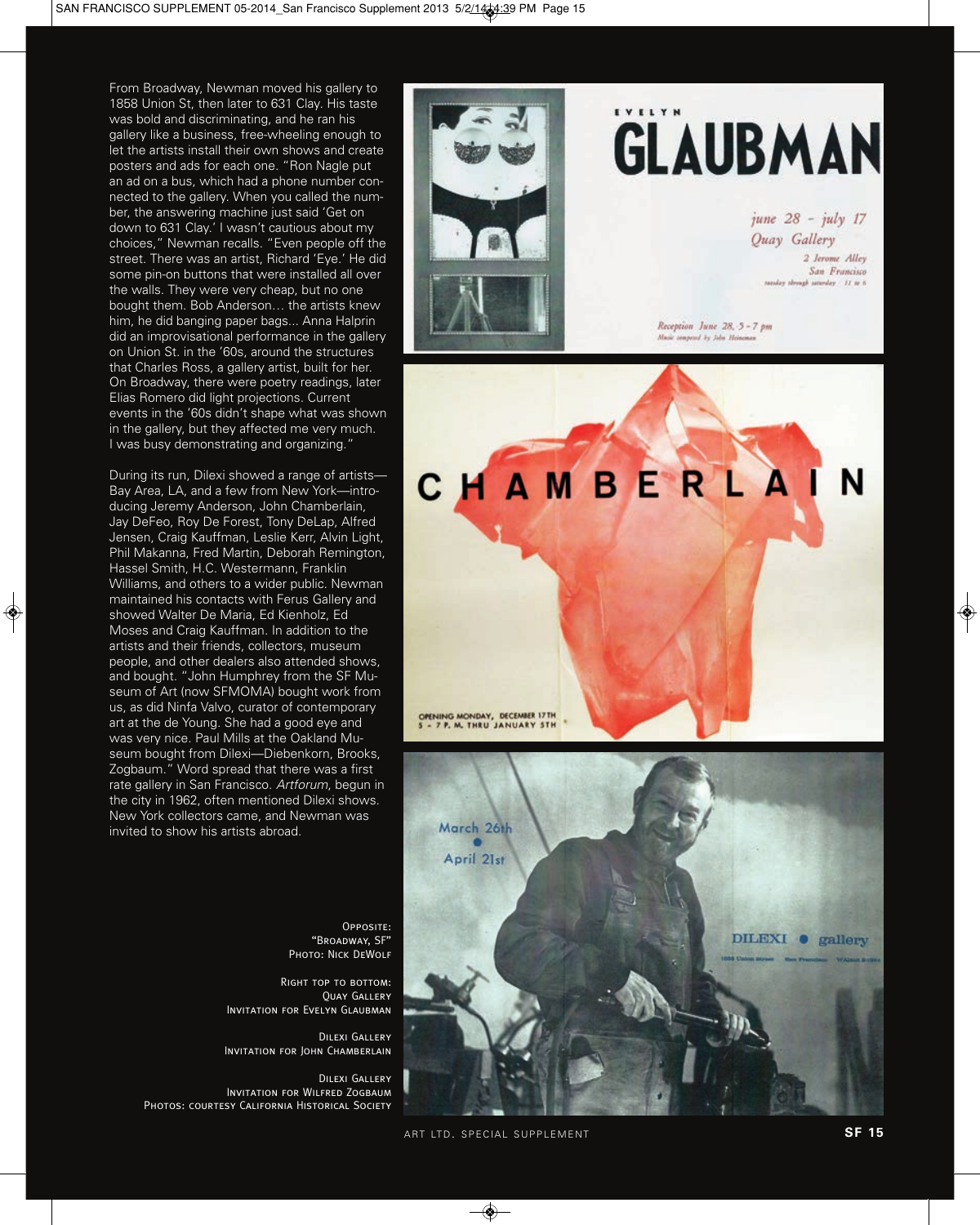Restless to reach a larger audience and bored with the details of gallery life, Newman closed Dilexi in 1970 and went on to collaborate with KQED on a series of artist-originated TV shows, "The Dilexi Series," featuring Andy Warhol, Frank Zappa, and Yvonne Rainer among others. Meanwhile, a nucleus of art galleries grew up, first around North Beach, then in the mid-'60s, towards Union Square and the financial district. In addition to Dilexi, there was Hansen Fuller Gallery (later Hansen Fuller Goldeen), Ruth Braunstein's Quay Gallery, then Carlson Gallery and Wenger Gallery on Montgomery; Joe Chowning on Pacific. Charles Campbell's frame shop, later Campbell Thiebaud Gallery on Clay Street. Other venues, such as Arleigh Gallery, Berkeley Gallery, John Bolles Gallery, and Hollis Galleries showed artists such as Franklin Williams, photorealist painter Robert Bechtle, future Artforum editor John Coplans, and LA hard edge painter Karl Benjamin, respectively.

Ruth Braunstein remembers, "In the early '60s, I had a gallery— Quay Gallery—in Tiburon, next to Rodney Strong's wine tasting on Main Street. (We were modern dancers together in DC, and I knew he was coming out here to start a winery.) It was a former furniture store—the rent was \$35/month, and I sold my first piece for \$150. I was there for about five years. I showed 40-50 artists, and I also really got into clay. I paid 60/40 to the artist. All work was on consignment, and the gallery workers and I were paid in trade (with artwork, no money). I just responded to it, what people were doing with clay."

"I couldn't get the critics, like Al Frankenstein, to review my shows out there in Tiburon, and the customers were mostly businessmen waiting for the ferry, so I moved to North Beach (2 Jerome Alley off Pacific St.), around the corner from City Lights, and Café Divine (now Caffe Trieste) —not far from Jim (Dilexi Gallery). When I moved to North Beach, I threw everyone out, except a few: Earl Pierce, a painter, Peter Voulkos, and Richard Shaw. I turned down William Wiley at the Tiburon gallery, and he said it's a good thing I did. 'That was terrible work.'"







ABOVE<sup>.</sup> Dilexi Gallery founders **Bob Alexander** and **Jim Newman** PHOTOS: GUI MAYO (FORMERLY DE ANGULO)

#### Leet:

Hollis Galleries, Invitation for Karl Benjamin PHOTO: COURTESY CALIFORNIA HISTORICAL SOCIETY

### Opposite top:

**Judy Newman** at Dilexi Gallery in front of "The Eyes," 1958, **Jay DeFeo** GRAPHITE ON PAPER, 42" x 83<sup>3</sup>/4" Photo: Gui Mayo (formerly De Angulo)

### OPPOSITE BELOW:

Dilexi Gallery, invitation for Charles Ross and Norman Kantor PHOTO: COURTESY CALIFORNIA HISTORICAL SOCIETY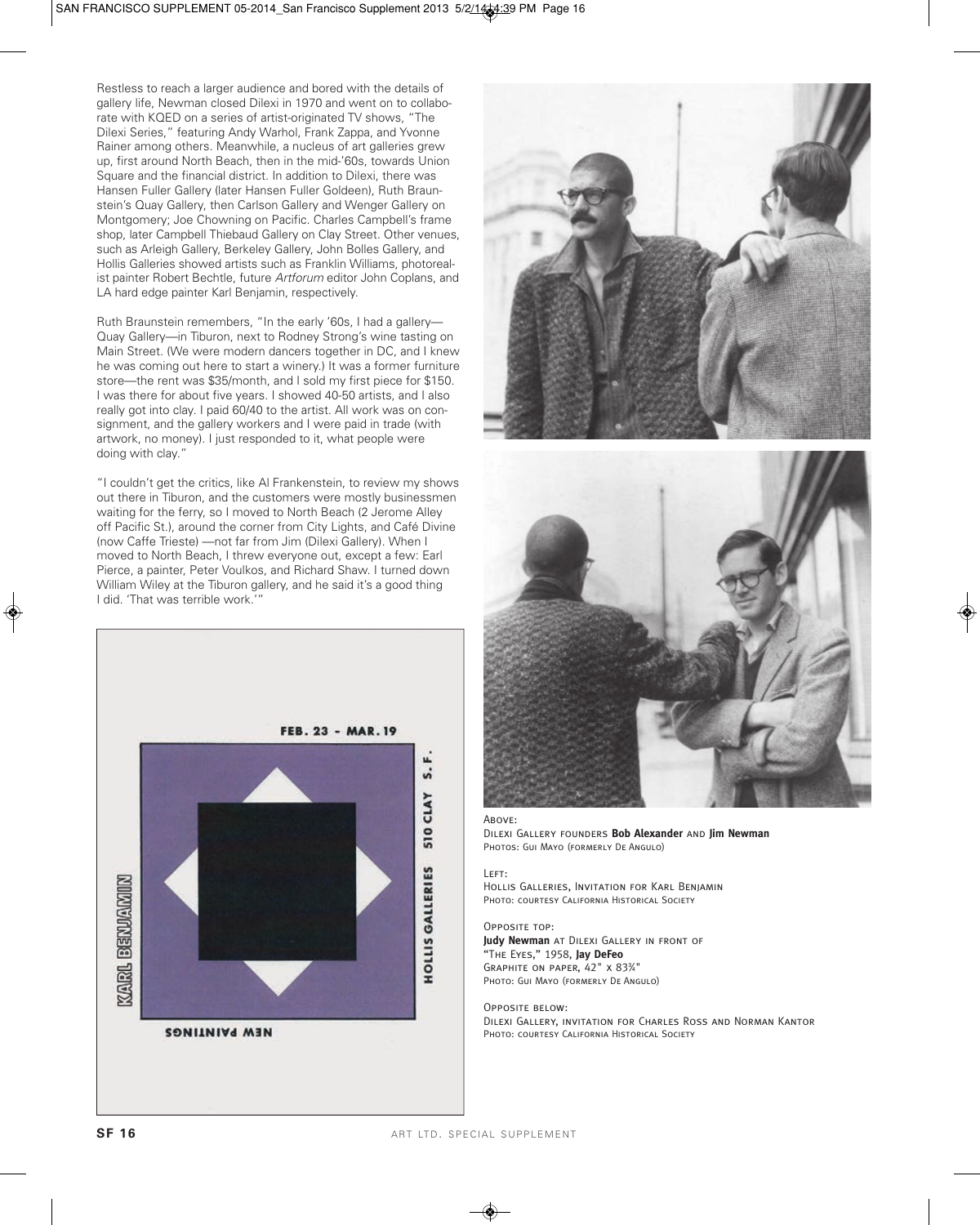**"It was much more intimate then," Bransten recalls. "We went to each other's shows. There was Berggruen on Grant, Dan Weinberg Gallery on Bush, Simon Lewinsky across from Berggruen, Steve and Connie Wirtz across the street."**

Braunstein was an energetic visionary, working hard to get her artists seen on both coasts. "I always showed women artists as well as men. I was a dancer and there were always good women around in that world. In the gallery I showed Nell Sinton, Ruth Armer, Karen Bresci. From SFAI, I showed Richard Shaw, Bruce Conner, Franklin Williams from CCAC, Tony Costanza. In 1968 I went to New York showing Voulkos. Rose Shimkin from Ceramics magazine came to see it. Peter Selz helped with some connections. Then in 1975, I had a co-op gallery with Phyllis Kind from Chicago and Ed Thorpe from Santa Barbara. We were trying to get East Coast people to look at West Coast art. Allan Stone and Staempfli came from New York and Frumkin came from Chicago. They showed people like Arneson there."

Rena Bransten worked with Ruth Braunstein for years before opening her own space. "I was in Ruth Braunstein's gallery in North Beach, and she said she was looking for a partner. 'What about Mary Kiesling?' I said 'What about me?' So we worked together. I knew Jim Newman from Dilexi and I knew about (ceramic sculptor) Ron Nagle because of Jim. Diana Fuller took over an existing space, Art Unlimited, in 1960. She then brought in Wanda Hansen who left in 1977, followed by Dorothy Goldeen, and then her final partner Brian Gross, in 1986. Fuller Gross closed in 1990 and then Brian went out on his own. Around 1974 we moved together to 550 Sutter, the old Elizabeth Arden salon building. I started my own gallery. I was down the hall from Ruth on the 2nd floor. She had the front half and I had the back half. Our storage room was the old steam room for the spa!"

"It was much more intimate then," Bransten recalls. "We went to each other's shows. There was Berggruen on Grant, Dan Weinberg Gallery on Bush, Simon Lewinsky across from Berggruen, Steve and Connie Wirtz across the street."

In the late 1960s, Peter Selz, who had been curator of contemporary art at MOMA in New York, came to head the new Berkeley Art Museum. He went to all the gallery shows, visited the local art schools and artists' studios, and partied hard with the artists. He authored numerous books, and countless articles and catalog essays which documented and publicized the art he found. In 1967, he mounted a broad-ranging show he entitled "Funk Art" at Berkeley. He calls this "the last important regional movement in American Art." Showcasing the irreverently humorous works of painters and sculptors like Robert Arneson, Wallace Berman, Bruce Conner, Roy De Forest, Viola Frey, Wally Hedrick, Jess, Richard Shaw and William T. Wiley, the show garnered enormous attention from the art world in the magazines and on the East Coast.

Selz was also mentor to art historian Paul Karlstrom, who in 1973 opened a branch of the Smithsonian's Archives of American Art at the de Young Museum. "Jim Newman (at Dilexi Gallery) and Bill Woolfenden… gave me a structure at the time. Not the museums.



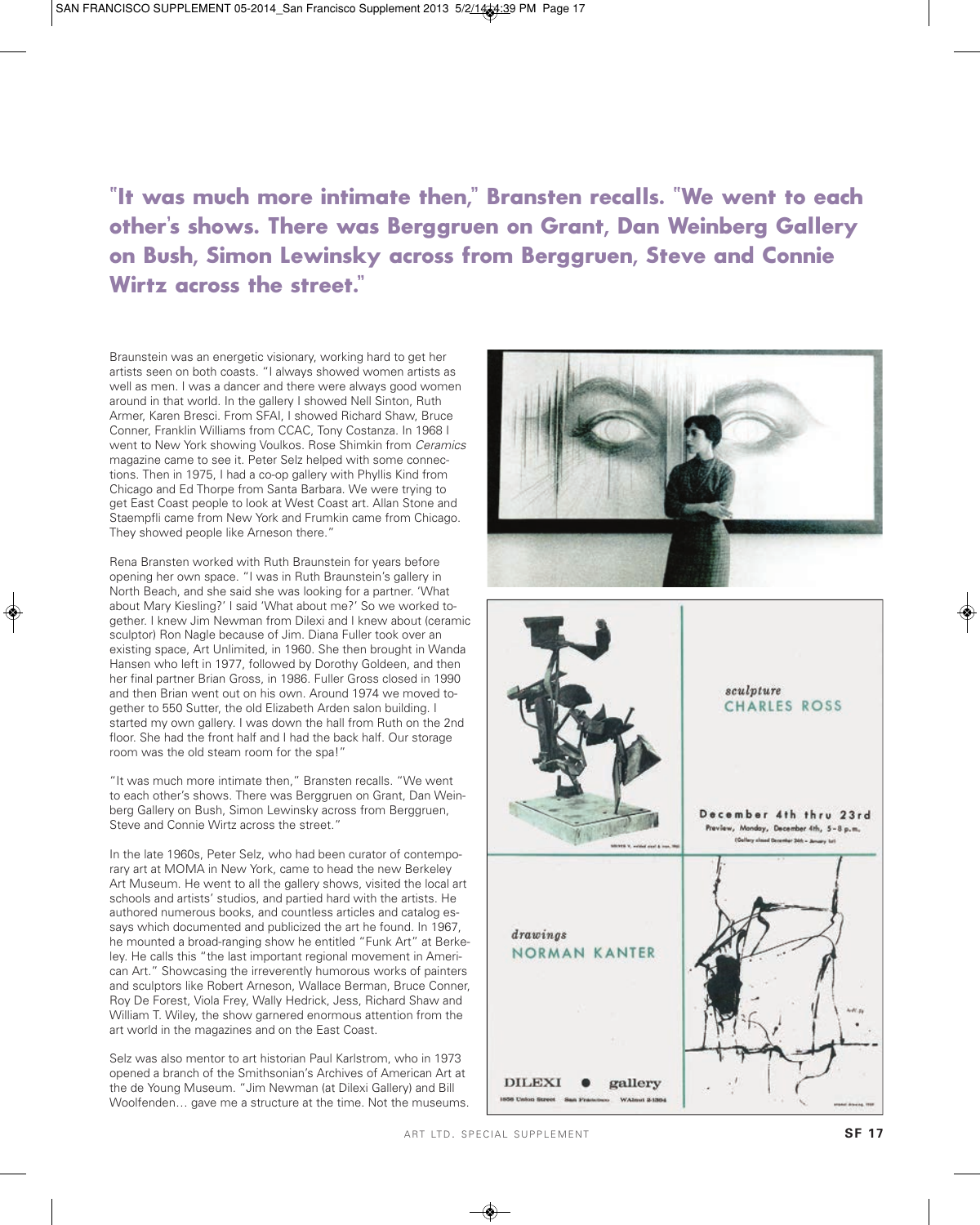

e Arleigh Gallery





Top:

ARLEIGH GALLERY, INVITATION FOR 1965 GRADUATE Student Group Show Courtesy California Historical Society

 $M$ IDDLE $\cdot$ Announcement for Rena Bransten Gallery relocation Courtesy Rena Bransten Gallery

BOTTOM: Berkeley Gallery, invitation for Robert Bechtle, 1967  $(nFTAIUVIFW)$ Courtesy California Historical Society

Right:

Paule Anglim and Tom Marioni at original location of Gallery Paule Anglim at 710 Montgomery. PHOTO: COURTESY TOM MARIONI AND GALLERY PAULE ANGLIM

**Deeply knowledgeable about the roots of modern art, Paule Anglim had close personal ties with the art world in New York and Europe, and flew there frequently. On a 1976 visit to Picabia's 90-year old widow Gabrielle, they spoke of Samuel Beckett in the French Resistance, the first Armory Show with Marcel Duchamp, and meeting the Stieglitz circle.** 

There was not a lot of major collecting," Karlstrom recalls. "The donor money went to the opera and the symphony. Aside from George Neubert, the Director of the Oakland Museum, there was not so much support for the art world, especially for contemporary art." He adds, "The dealers and their personalities played a big part in the development of the art scene at that time. They had the commitment, were devoted to their artists. They really cared; they took it personally."

Deeply knowledgeable about the roots of modern art, Paule Anglim had close personal ties with the art world in New York and Europe, and flew there frequently. On a 1976 visit to Picabia's 90-year old widow Gabrielle, they spoke of Samuel Beckett in the French Resistance, the first Armory Show with Marcel Duchamp, and meeting the Stieglitz circle. She opened Paule Anglim Associates at 710 Montgomery in the mid '70s, and later moved the gallery to 14 Geary, where it remains one of the city's most prestigious exhibition spaces. "I opened a gallery because I wanted to work directly with the artists," Anglim recalls. "In the early years I showed Milton Avery, Alice Neel and Hassel Smith. Then Calder, Henry Moore, and Isamu Noguchi. In 1977, we had the DYNATON show with Wolfgang Paalen, Lee Mullican and Gordon Onslow Ford."

Her gallery openings in the '70s, like others, reflected the cross-over spirit of the times: "I was showing Joan Mitchell, and Robert Duncan came and read poetry in the gallery, along with Michael Palmer. Duncan was the partner of Jess, whose work I also showed. I knew Duncan first. He invited me to lunch, then I met Jess and we really got along. Then when I had a show of Jay DeFeo, Michael McClure read his poetry there. I have always been dedicated to showing San Francisco artists."

A stalwart champion of Bay Area artists, Anglim picked up many of Newman's artists when Dilexi closed. She developed a keen interest in the conceptual art scene and



**SF 18** ART LTD. SPECIAL SUPPLEMENT